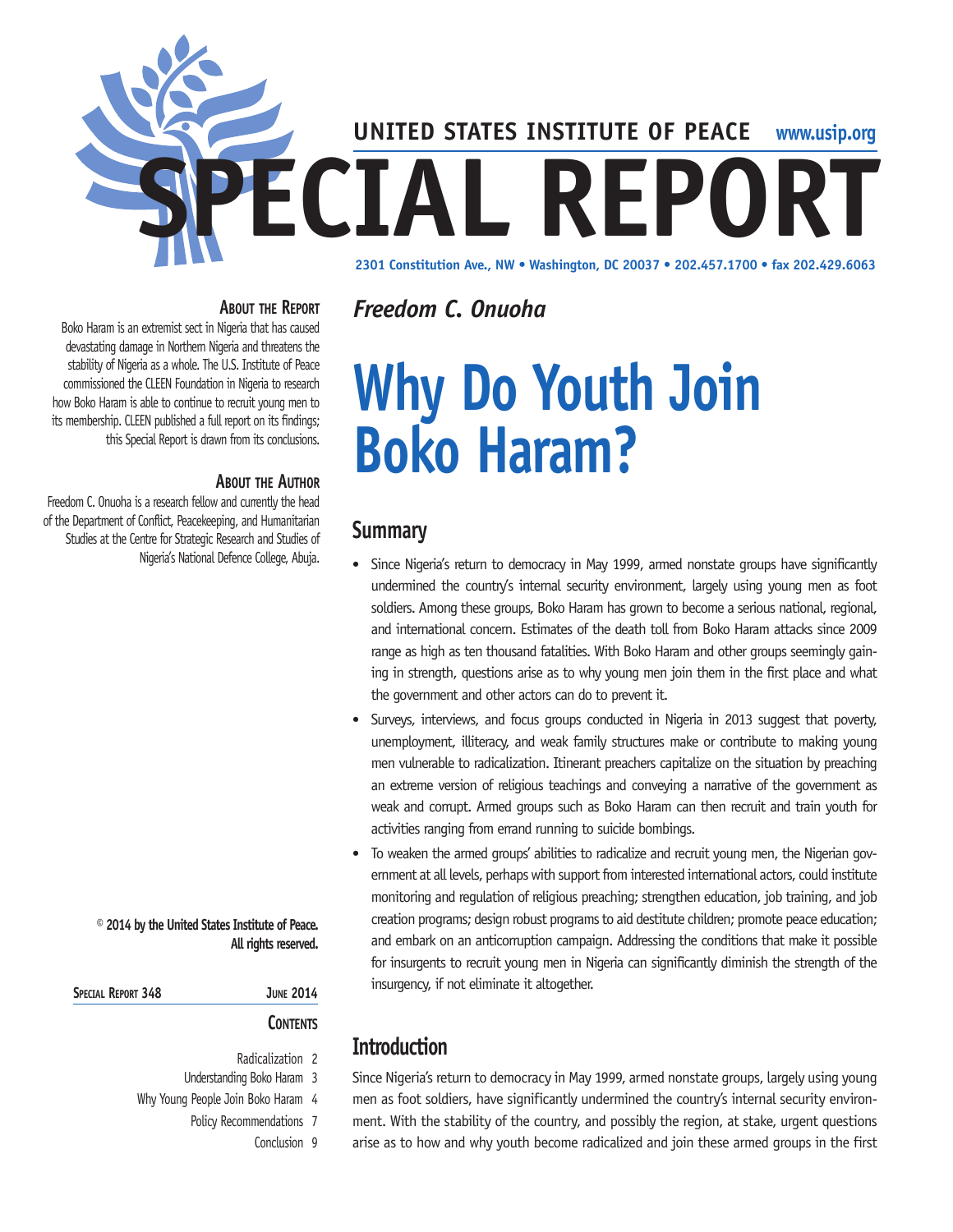## **About the Institute**

The United States Institute of Peace is an independent, nonpartisan institution established and funded by Congress. Its goals are to help prevent and resolve violent conflicts, promote postconflict peacebuilding, and increase conflict management tools, capacity, and intellectual capital worldwide. The Institute does this by empowering others with knowledge, skills, and resources, as well as by its direct involvement in conflict zones around the globe.

#### **Board of Directors**

**Stephen J. Hadley**, (Chair), Principal, RiceHadleyGates, LLC, Washington, DC • **George E. Moose** (Vice Chair), Adjunct Professor of Practice, The George Washington University, Washington, DC • **Judy Ansley**, Former Assistant to the President and Deputy National Security Advisor under George W. Bush, Washington, DC • **Eric Edelman**, Hertog Distinguished Practitioner in Residence, Johns Hopkins School of Advanced International Studies, Washington, DC • **Joseph Eldridge**, University Chaplain and Senior Adjunct Professorial Lecturer, School of International Service, American University, Washington, DC • **Kerry Kennedy**, President, Robert F. Kennedy Center for Justice and Human Rights, Washington, DC • **Ikram U. Khan**, President, Quality Care Consultants, LLC., Las Vegas, NV • **Stephen D. Krasner**, Graham H. Stuart Professor of International Relations at Stanford University, Palo Alto, CA • **John A. Lancaster**, Former Executive Director, International Council on Independent Living, Potsdam, NY • **Jeremy A. Rabkin**, Professor of Law, George Mason University, Fairfax, VA **J. Robinson West**, Chairman, PFC Energy, Washington, DC • **Nancy Zirkin**, Executive Vice President, Leadership Conference on Civil and Human Rights, Washington, DC

#### *Members Ex Officio*

**John Kerry**, Secretary of State **• Chuck Hagel**, Secretary of Defense **• Gregg F. Martin,** Major General, U.S. Army; President, National Defense University **• Kristin Lord,** Acting President, United States Institute of Peace (nonvoting)

The views expressed in this report do not necessarily reflect the views of the United States Institute of Peace, which does not advocate specific policy positions.

To request permission to photocopy or reprint materials, e-mail: permissions@usip.org place—particularly Boko Haram, in northern Nigeria—and what the Nigerian government and other interested actors to do to prevent it.

The violent activities of the Jama'atu Ahlissunnah Lidda'awati wal Jihad, otherwise known as Boko Haram, have become a serious national, regional, and international concern. The group attracted worldwide attention in July 2009 when it staged a violent anti-government uprising that killed over eight hundred people, including civilians, group members, and security personnel. The revolt attracted one of the heaviest security crackdowns in Nigerian history. The five-day confrontation ended on July 30, when the police captured and executed Boko Haram's charismatic leader, Mohammed Yusuf. In May 2014, the group again drew international attention when it kidnapped over two hundred schoolgirls in an attempt to broker a prisoner exchange.

Since the 2009 uprising, the group's actions have "been driven by a desire for vengeance against politicians, police, and Islamic authorities for their role in a brutal suppression of the group that year. But the group has proved itself to be very adaptable, evolving its tactics swiftly and changing its targets." $1$  The group's methods have evolved from poorly planned and open confrontations with state security forces to increasing use of improvised explosive devices, targeted assassinations, ambushes, drive-by shootings, suicide bombings, and kidnappings.<sup>2</sup> There is no exact figure on casualties from Boko Haram attacks, though President Goodluck Jonathan has stated that the group has "so far claimed over 12,000 lives, with more than 8,000 persons injured or maimed, not to mention the displacement of thousands of innocent Nigerians." 3

Against the above background, six researchers from the CLEEN Foundation (formerly known as the Center for Law Enforcement Education) based in Lagos carried out a 2013 mapping study, conducting interviews with at least one hundred informants each in six states to investigate why young Nigerians are inclined to join insurgent groups, particularly Boko Haram.4 This report draws extensively from that larger study to examine youth radicalization and insurgent affiliation in Nigeria.5

## **Radicalization**

The concept of radicalization has gained significant currency among government officials, media practitioners, scholars, and security officials in discourses on terrorism and violent extremism, especially since the terrorist attacks of September 11, 2001. Those who use the term do not agree on a single definition, as Schmid has rightly noted, $6$  but a loose consensus has emerged that radicalization, whether at the individual or group level, involves a process of rejecting the status quo and often democratic ideals; adopting an extreme political, social, or religious ideology; and condoning violence as a means to achieving ideological goals.<sup>7</sup>

Experts believe that radicalization is the result of a complex overlap of concurring and mutually reinforcing factors, $8$  unique to each context and, to a certain extent, each individual. The process of radicalization begins with changes in self-identification due to grievances, frequently driven by personal or group concerns regarding local issues as well as international events. A grievance is understood to create the sense of alienation or disenchantment that provides a cognitive opening for radicalization. A radical ideology—an extreme set of ideas—then provides the individual with a new outlook and explanation for the world in which he finds himself. An individual becomes mobilized as he slowly integrates into a community of other like-minded people. Finally, a tipping point—usually a specific event—can push an individual or group from rhetoric to action.<sup>9</sup>

This report defines radicalization as the process by which an individual or group transitions from passive reception of revolutionary, militant, or extremist views, ideas, and beliefs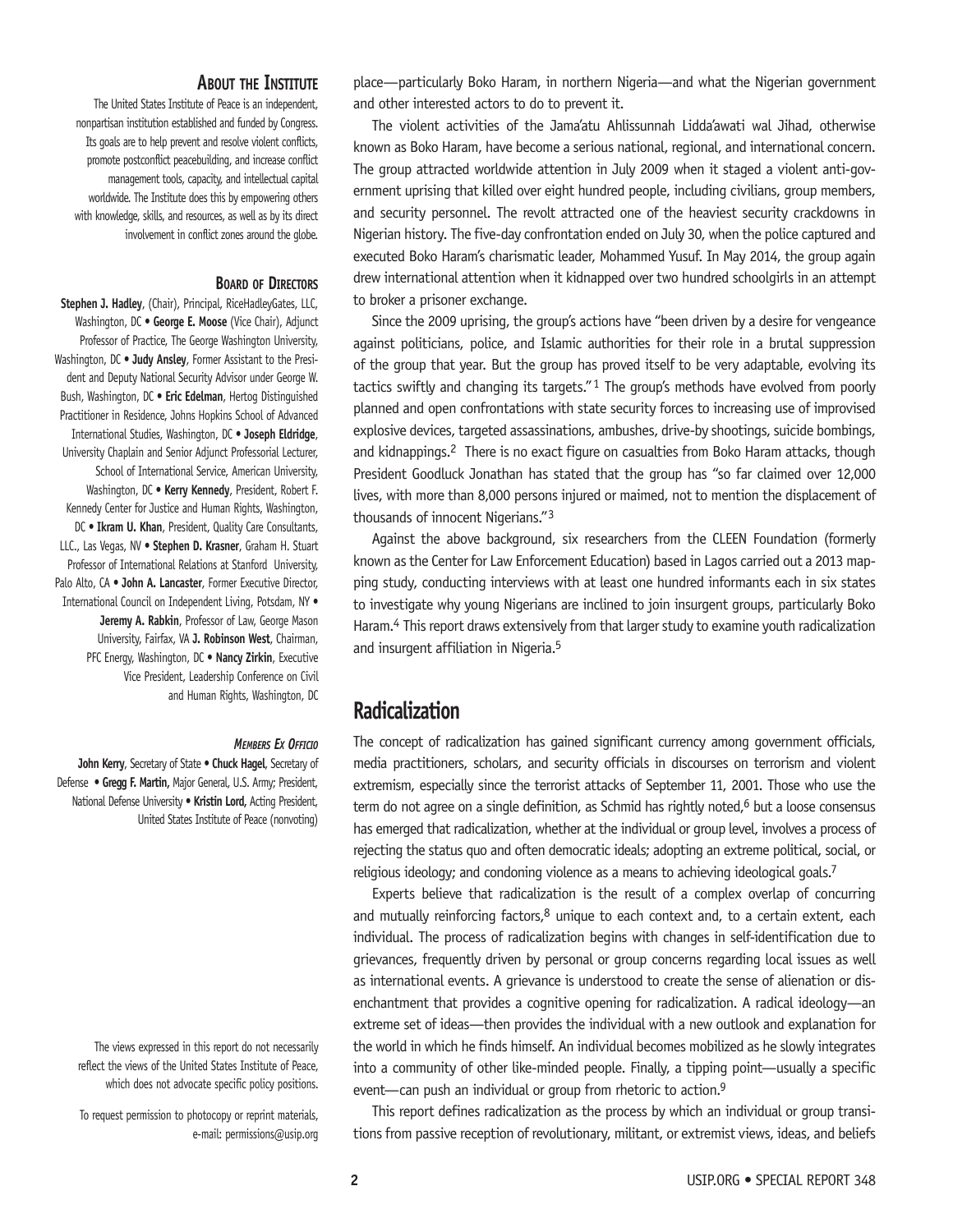to active pursuit of these ideals, especially through supporting, promoting, or adopting violence to realize such intentions. This transition underlies violent extremism or terrorism. Understood in this way, the crucial challenge is to uncover why young people are inclined to join insurgent groups in northern Nigeria—particularly Boko Haram.

# **Understanding Boko Haram**

It is not clear when Boko Haram came into being. A common account of the group's origin traces it to 2002, when Mohammed Yusuf, a charismatic preacher, became its leader. To Nigeria's intelligence community, however, its true historical roots hark back to 1995, when Abubakar Lawan established the Ahlulsunna wal'jama'ah hijra, or Shabaab group (Muslim Youth Organization), in Maiduguri, Borno state.<sup>10</sup> The group flourished as a nonviolent movement until 2002, when Yusuf assumed leadership. It has appeared over time under various names, such as the Muhajirun, Hijrah, Ahlis Sunnah wal Jama'a, Yusufiyyah, and Nigerian Taliban.

Boko Haram's ideology is premised on an extreme Islamic teaching that rejects most Western ideas and institutions as un-Islamic. This rejection earned the group its popular name: Boko Haram literally means "Western education is forbidden." However, the group prefers to be called by its real name, Jama'atu Ahlissunnah Lidda'awati wal Jihad, meaning "people committed to the propagation of the Prophet's teachings and jihad." Its core objective is to replace the secular Nigerian state with a regime adhering to strict Islamic sharia law, applicable throughout the entire country.

Boko Haram draws its members mainly from disaffected youth, unemployed high school and university graduates, and destitute children, mostly from but not limited to northern Nigeria. Its membership also includes some wealthy, educated, and influential people. The group is known to sustain its operations through diverse sources of funding, including membership dues, donations from politicians, financial assistance from foreign terrorist groups, raiding of banks, and ransom from kidnapping. It also has extorted money from residents of areas it has controlled, as well as from wealthy persons whom they have intimidated into paying protection fees to avoid being attacked by them.

Its history of violence dates to December 24, 2003, when it attacked police stations and public buildings in the towns of Geiam and Kanamma in Yobe state. Members occupied two buildings for several days, hoisting the flag of Afghanistan's Taliban movement over the camps. Soldiers and police removed them only after killing eighteen of them and arresting dozens more.<sup>11</sup> The sect had earlier established a base they called Afghanistan in Kanamma village in northern Yobe state. In Maiduguri, Mohammed Yusuf was already drawing youth to him through his preaching about the excesses of government officials, culminating in his frequent declaration of secular education as *haram* (forbidden) to Muslims.12 His preaching attracted youth from Yobe and Borno states, as well as neighbouring countries—Cameroon, Chad, and Niger.

The activities of the group became even more worrisome in 2004 when students, especially in tertiary institutions in Borno and Yobe states, withdrew from school, tore up their certificates, and joined the group. On September 21, 2004, members attacked the Bama and Gworza police stations in Borno state, killing several policemen and stealing arms and ammunition. The group continued with intermittent hit-and-run attacks on security posts in some parts of Borno and Yobe until the July 2009 antigovernment uprising in Nigeria.

The remote cause of the July 2009 revolt is often traced to the fatal shootings of sect members on June 11, 2009, by security forces involved in Operation Flush,<sup>13</sup> following a clash with sect members for not wearing crash helmet while on their motorbikes for a funeral procession. In retaliation, the members attacked and destroyed the Dutsen Tanshi

*Boko Haram draws its members mainly from disaffected youth, unemployed high school and university graduates, and destitute children.*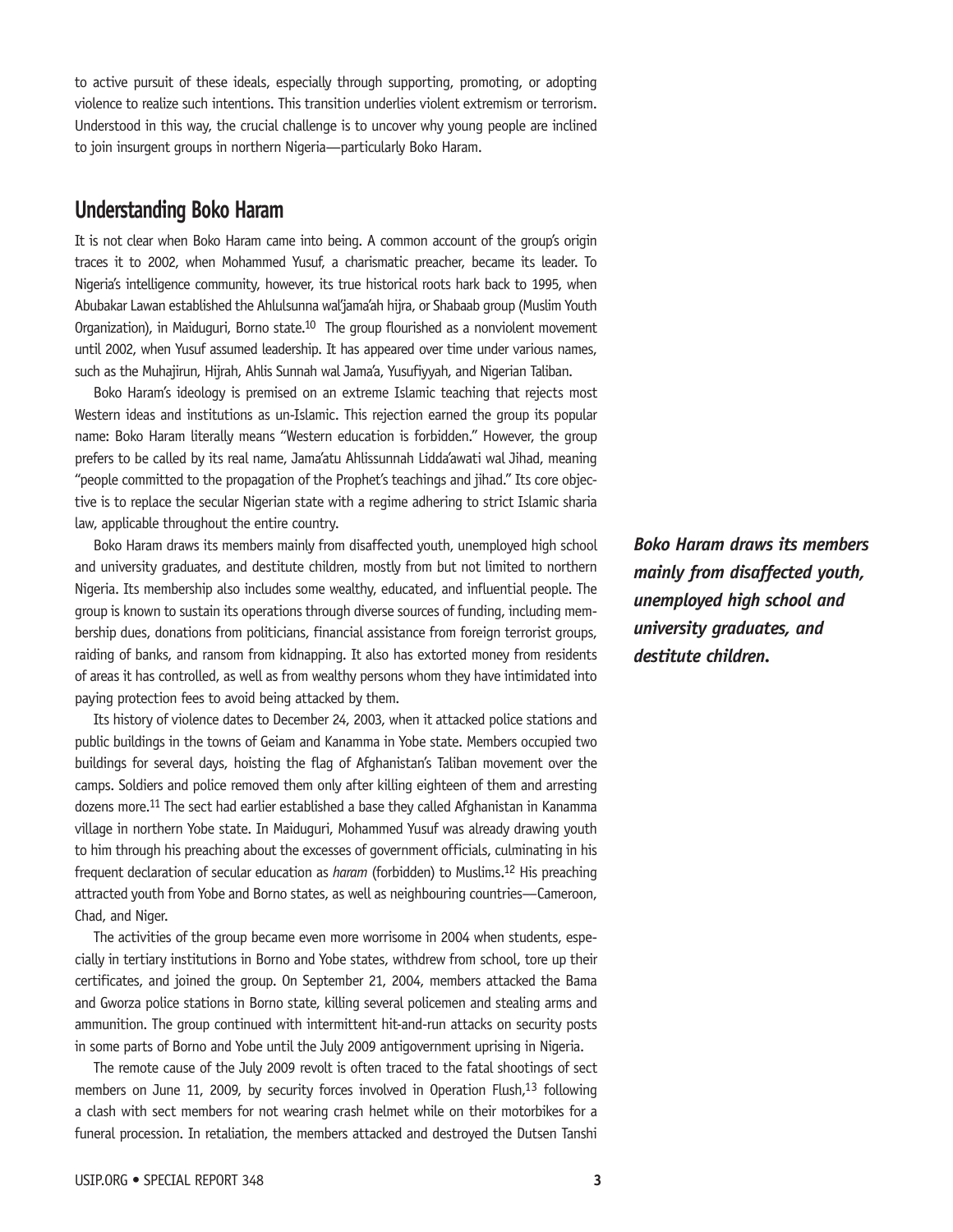police station on July 26. This raised the curtain for a wave of unrest that swept through Bauchi, Borno, Kano, Katsina, and Yobe states. The revolt ended on July 30, 2009, when Mohammed Yusuf was finally captured in his residence in Maiduguri. After a few hours in police custody, the police killed Yusuf extrajudicially; police officials claimed that he was trying to escape. Over eight hundred people, mainly sect members, were killed during the revolt, and hundreds more were arrested. Nigerian authorities' methods in repressing the 2009 revolt proved to be crucial in the deadly escalation of Boko Haram's violent attacks. The group went underground and later adopted Yusuf's hard-line top deputy, Abubakar Shekau, as the sect's new spiritual leader. It subsequently developed new violent tactics: bombings, targeted assassinations, ambushes, drive-by shootings, and slitting victims' throats.

Since the July 2009 revolt, the sect has evolved into a more dynamic and decentralized organization, capable of changing and combining tactics as well as expanding or reordering target selection. Boko Haram has attacked a variety of groups, including security agents, Christians, traditional rulers, politicians, schoolchildren and teachers, Islamic scholars, public servants, traders, and, lately, anyone who is not a member. Most of the attacks have occurred in Maiduguri, the capital city of Borno state. The group also has claimed responsibility for several attacks in Adamawa, Bauchi, Gombe, Jigawa, Kaduna, Kano, Kogi, Niger, Plateau, and Yobe states, as well as the Federal Capital Territory, Abuja. The group leapt onto the world's agenda in August 2011 when it bombed the UN compound in Abuja, killing twenty-three people.14 In January 2012, President Goodluck Jonathan declared a state of emergency in fifteen local governments across four states in the north. By July 2012, when the state of emergency ceased, the security crisis had not been addressed. In May 2013, President Jonathan again declared a state of emergency in the three most affected states of Adamawa, Borno, and Yobe.

Reports show that the foot soldiers of the sect consist predominantly of young people who are ready to fight and die for the new cause they have been made to believe in. Based on the analysis of 144 arrested Boko Haram members, a recent study has shown that the median age of the group's members is thirty years.<sup>15</sup> Its young followers, who previously used local weapons in attacks, have become highly radicalized individuals willing to carry out suicide bombings in pursuit of martyrdom—a phenomenon that never occurred in Nigeria until the June 16, 2011, suicide attack on Abuja's police headquarters by a thirty-five-yearold Boko Haram member, Mohammad Manga. This development makes the question of why young people are willing to join an insurgent group like Boko Haram that much more urgent.

## **Why Young People Join Boko Haram**

In 2013, the U.S. Institute of Peace commissioned a study from the CLEEN Foundation in Nigeria to examine the factors contributing to youth radicalization and recruitment into armed groups. In addition to reviewing media reports, databases, policy reports, newspapers, and academic literature, the foundation conducted primary research involving surveys, interviews, and focus group discussions. Consultants and experts ran field studies in two towns in each of the six states in northern Nigeria selected for the study: Borno (Maiduguri and Biu), Gombe (Gombe Town and Akko), Kaduna (Zaria and Kaduna), Kano (Nassarawa and Tarauni), Sokoto (Sokoto Town and Shagari Town), and Yobe (Damaturu and Potiskum). The field research, carried out between June and November 2013, included interviews with traditional leaders, religious leaders of all religious groups, security officials, women leaders, and political leaders, as well as focus group discussions with youth, women, and faith groups. Semi-structured questionnaires were administered to teachers, community leaders, religious leaders, youth, civil

*Young followers, who previously used local weapons in attacks, have become highly radicalized individuals willing to carry out suicide bombings in pursuit of martyrdom.*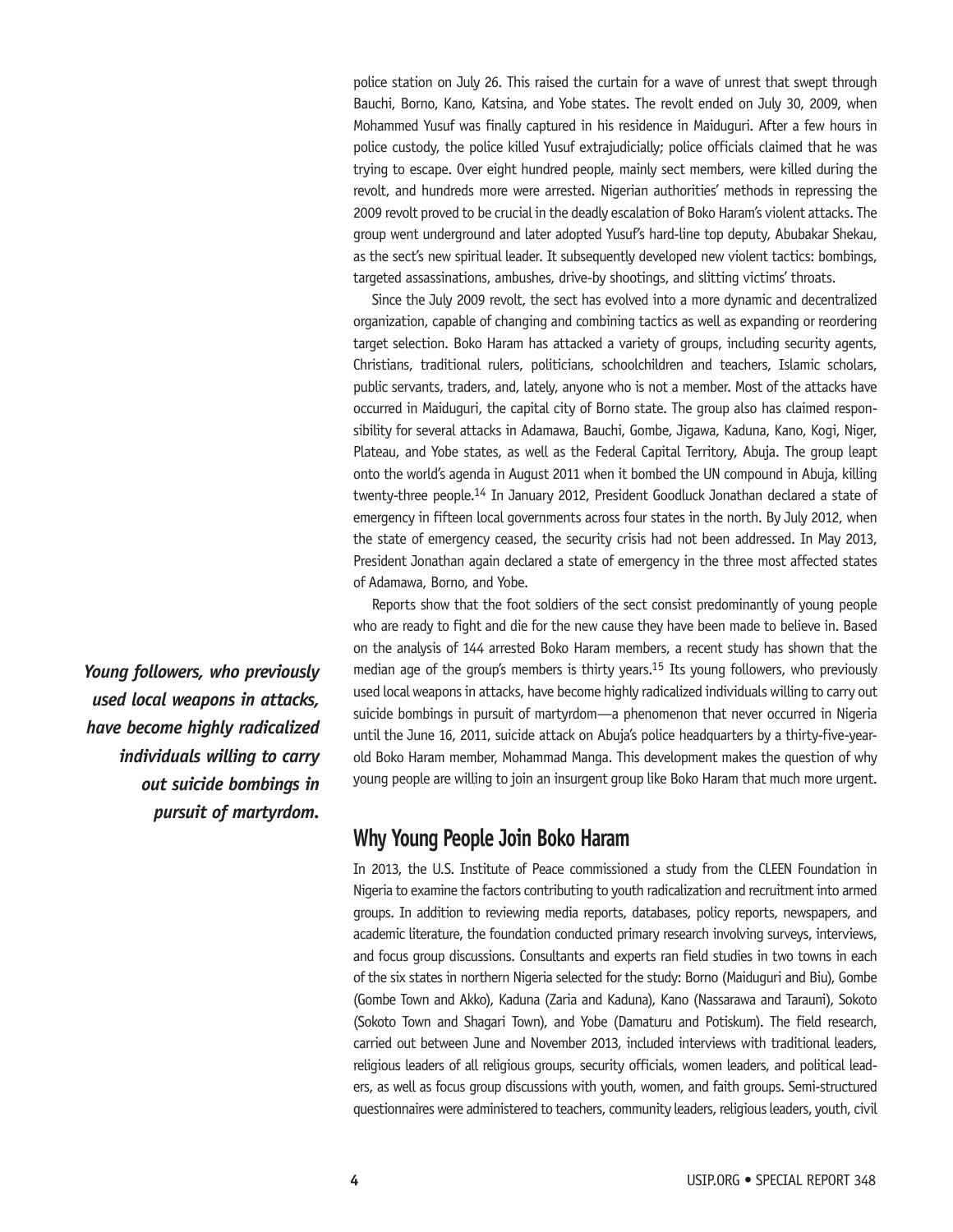society organizations, security agents (e.g., officials in the police, state security, immigration, defense, prisons, customs, and army, as well as vigilante groups), and women groups.

In the volatile area of northern Nigeria, especially Borno and Yobe, researchers encountered some challenges that may impinge on data quality. First, many respondents were uncomfortable with the interviews, especially Christians and security agents, who in a few cases turned down researchers' requests out of an understandable fear of victimization. Second, researchers structured the questionnaire to mention Boko Haram sparingly. Third, the sample sizes for the questionnaires, interviews, and focus groups varied significantly, owing to the unique challenges and limitations researchers faced in their respective states. A stakeholder validation workshop was held on December 19, 2013, and the comments, observations, and suggestions made during the validation workshop were also used to enrich this report.

Despite the study's limitations and challenges, however, the results suggest a range of forces driving youth toward radicalization and extremism. Some of the variation likely arises because mobilization can be very specific to context. Personal engagement in Boko Haram also varies widely among its membership. Some are foot soldiers or bomb makers. Others are strategists, ideologues, or criminals. The reasons a young boy agrees to spy on police may be completely different than the reasons other members abduct two hundred schoolgirls. The boy who carries out a suicide bombing at a police station certainly has different motivations than the one who makes a little money helping the organization out. However, the study also revealed main causative factors, which are economic, social, political, and religious in nature and cut across all six states included in the research.

**Ignorance of religious teaching opposed to violence makes youth more vulnerable and susceptible to recruitment.** In all the states surveyed, there is unanimity that initial ignorance of religious teaching is the leading factor influencing the adoption of extreme religious views, especially among youth. The lack of deep knowledge of true religious teaching is partly related to three observable dangerous trends in the recent practice of religion in Nigeria: the proliferation of sects in both Islam and Christianity, the proliferation of independent preachers in both religions, and the increasing reliance on preachers rather than on the holy books themselves. As a result, young people are very vulnerable to recruitment and radicalization by independent and roaming preachers, extremist groups, and religious ideologues, who often distort religious injunctions.

In Borno state, 93.2 percent of respondents were of the view that ignorance of the full teaching of their religion influenced young people's adoption of extreme religious views. In Kano and Sokoto, 90 percent and 82 percent of respondents, respectively, believed that ignorance of the full teaching of their religions is a factor that influences the adoption of extreme religious views by young people in the community. Kashim Shettima, the governor of Borno state, also gave credence to this observation when he lamented recently that "distorted translation of the Holy Book by the insurgents landed us in this mess. If we have had good understanding of Islam, we would have been in a better place. There is no room for extremism in Islam. We need to go back to Islam as practised by Prophet Muhammad, when Islam encouraged Muslims, Jews, and Christians to live in peace with one another."<sup>16</sup> In some cases, roaming preachers claiming to be Islamic scholars deceive impressionable youths. In others, youth are radicalized in the training camps of terrorist groups through distorted interpretation of the Holy Book.

**Unemployment and poverty make youth vulnerable to radicalization**. Unemployment and poverty are socioeconomic challenges that are not only intricately interconnected but glaringly evident in northern Nigeria. Figures from Nigeria's National Bureau of Statistics (NBS) show that the country's unemployment rate in 2006 averaged 14.60 *In all the states surveyed, there is unanimity that initial ignorance of religious teaching is the leading factor influencing the adoption of extreme religious views, especially among youth.*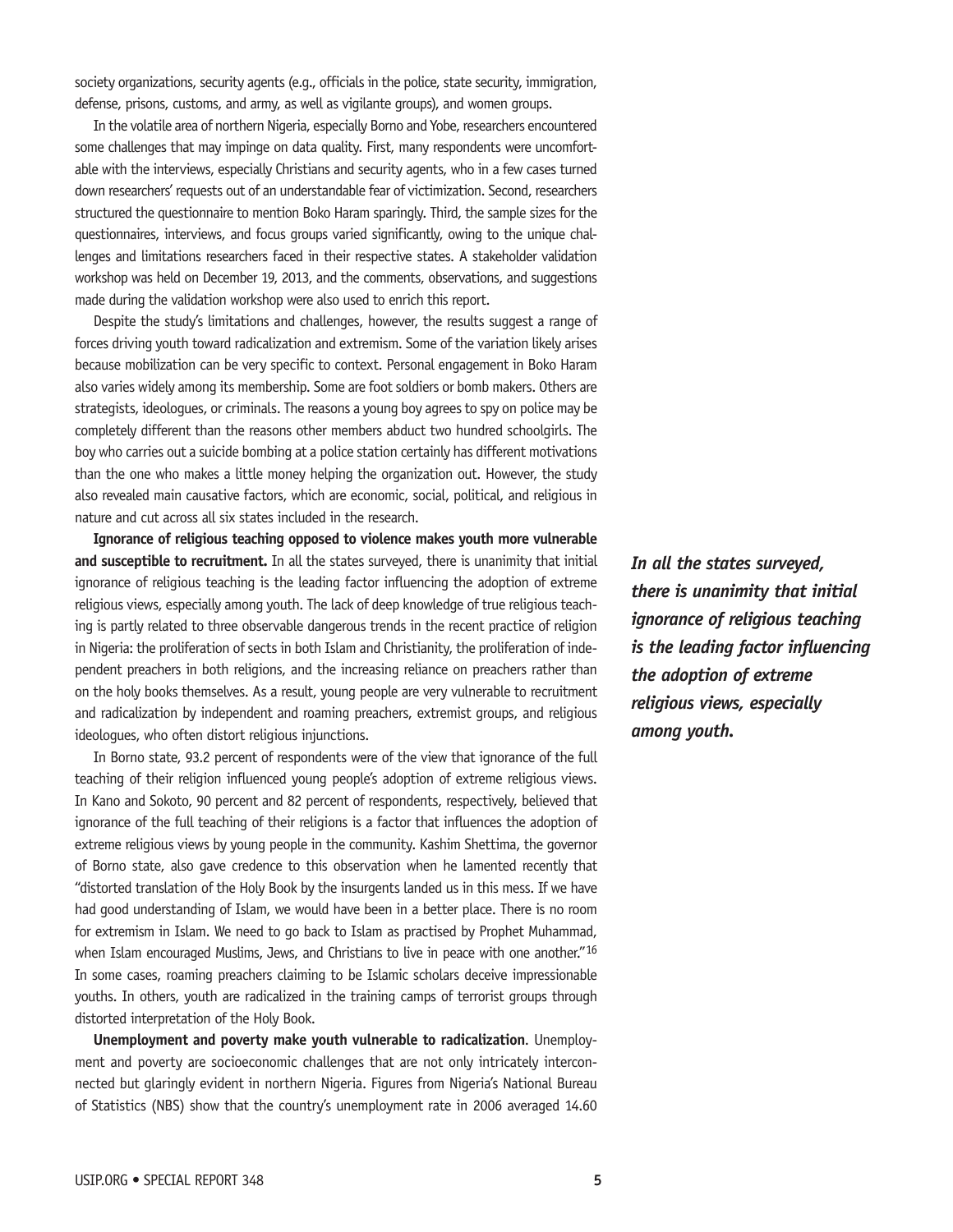percent until 2011, when it reached an all-time high of 23.90 percent. NBS figures released in early 2013 revealed that, despite favorable economic growth and performance, Nigeria's poverty rate jumped from 54.7 percent in 2004 to 60.9 percent in 2010. In 2011, 100 million Nigerians lived in absolute poverty and 12.6 million more were moderately poor. The worst hit by these afflictions are young people, especially in northern Nigeria.<sup>17</sup>

In Borno and Kaduna states, survey respondents identified the high incidence of unemployment and poverty that prevail in the state as the second most important reason why youth engage in religious-based violence. In Kaduna state, 83 percent of respondents reported that unemployment and poverty are important factors. In Kano, 92 percent cited them as important. This is not to argue that unemployment and poverty are direct causes of youth radicalization; rather, privation and other frustrating conditions of life render youth highly vulnerable to manipulation by extremist ideologues. As Komolafe has argued, even if unemployment and poverty are not the main factors in radicalization in Nigeria, "the tendency to produce suicide bombers is greater in a community defined by mass misery and joblessness than the one in which basic needs of food, education, health, housing, and sanitation are met for the majority of the people."<sup>18</sup>

**Children with difficult upbringings are more vulnerable to extremist views.** The growing number of children without adequate parental guidance is a societal condition that has contributed to the problem of youth radicalization in Northern Nigeria. Children who lack a protective social environment are more likely to be exploited. Across the states in Nigeria, especially in the north, millions of school-age children are not enrolled in school, exacerbating illiteracy levels in the country and vulnerability to manipulation by extremist groups. Widespread poverty in northern Nigeria has contributed to a growing population of destitute children. In states such as Borno and Yobe, which have witnessed the worst cases of violence, as well as in states such as Gombe and Sokoto, which are relatively peaceful, respondents to questionnaires and participants in focus group discussions strongly agree that children from poor homes or those who were not brought up by their biological parents—including children from broken homes, abandoned and orphaned children, and children who are in the custody of relatives or others—are the most vulnerable to being used to perpetrate religious violence. In Kano state, 80 percent cited this as an important factor. It is not surprising that terrorist groups such as the Boko Haram are tapping into this situation to achieve their violent objectives.<sup>19</sup>

In June 2013, young suspects who were released by the military claimed Boko Haram paid them 5,000 naira each (about \$30 U.S. dollars) to set schools in Yobe and Borno states on fire and spy on soldiers. According to one of them, "We watched out for the soldiers at their units and reported back to them. We were reporting when soldiers were at ease or enjoying themselves and when they were off guard and we were paid for doing that."<sup>20</sup> The children, who ranged from nine to fifteen years in age, have also helped Boko Haram traffic weapons, carry stolen items, and hide their guns after attacks. The children's alienation from home and society provides the cognitive opening that extremist ideologues exploit in the process of recruitment and radicalization.

**High levels of illiteracy linked to youth radicalization and extremism.** Across the six states, study participants identified high levels of illiteracy as one of the major factors influencing young people's adoption of extreme religious views. In Gombe state, illiteracy was ranked second out of the sixteen factors listed. It was also ranked second in Yobe state. It was slightly lower in Borno state, where it was ranked fourth out of the sixteen factors listed as causes of youth extremism and violence. In Kano, 75 percent cited it as important. Illiterate people can be more easily manipulated because their state of social deprivation denies them the capacity and knowledge to critically question the narratives and doctrines

*Children's alienation from home and society provides the cognitive opening that extremist ideologues exploit in the process of recruitment and radicalization.*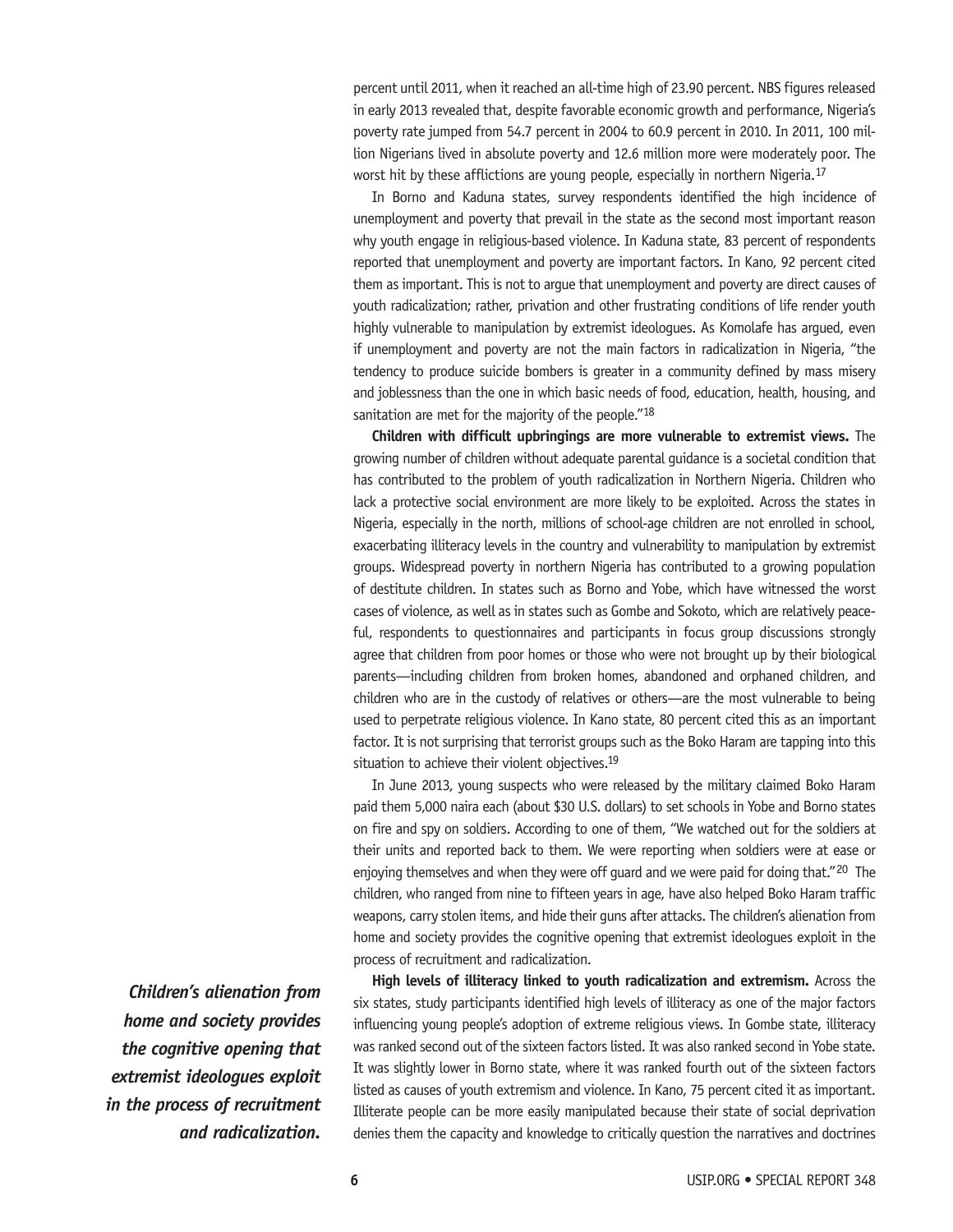of extremist groups. While it is evident that illiterates do not manufacture the bombs that Boko Haram uses, arrest records suggest that the "real armies of suicide bombers and terrorists' foot soldiers" are drawn from such "disadvantaged, stranded populations," suggesting how poverty, lack of education, and indoctrination contribute to terrorism.<sup>21</sup> Poverty, illiteracy, and radicalization are interwoven; in the six states examined, they are correlated. The poor are unlikely to send their children to school and likely to be illiterate, unemployed, and thus vulnerable to recruitment and radicalization.

**Responses regarding excesses of the security forces were mixed.** The Nigerian security and military forces deployed against Boko Haram have been criticized by an enraged local population, social commentators, opinion leaders, civil society organizations, and media for their harsh tactics, which have injured civilians and damaged property. Allegations include unlawful killings, dragnet arrests, extortion, and intimidation. A section of the media, especially international media, has repeatedly mentioned that the excesses of the security forces are a crucial factor in youth radicalization. Findings from this study show, however, that alleged excesses of security forces are among the least important driving forces of youth extremism and violence. In Yobe state, the action of the security agents toward the public was ranked fifteenth out of sixteen factors in youth radicalization. Security action toward members of extremist religious groups, such as Boko Haram, was ranked last.

That the actions of security forces ranked last should not be construed as these factors having no effect in youth radicalization. In Kano state, 27 percent said it was a very important factor, and 50 percent of respondents in Kaduna state believed that security forces' actions are important or very important. Notwithstanding, the appropriate authorities need urgently to address allegations of human rights violations by security forces to improve public confidence in and support for the security forces deployed in counterterrorism operations.

**Widespread corruption conducive to recruitment and radicalization.** The Nigerian government's high rate of corruption and neglect of citizen welfare also feeds the extremist narrative. In Sokoto state, 70 percent of participants cited this as an important factor, while in Kano state, 67 percent cited it as important. Widespread corruption in Nigeria has not only deprived communities of needed amenities and infrastructure but has created an environment conducive for recruitment and radicalization. Pervasive malfeasance, especially in the public sector, provides a key referent around which extremists can frame antisecular ideology and radicalization. Mohammed Yusuf's sermons and recorded tapes, as well as Abubakar Shekau's tapes in which he claims responsibility for attacks, refer to the corrupt attitudes of *yan boko*—modern elites trained at secular schools—who have acquired Western education and are currently in positions of power. Their ideological refrain is that "the system represented by the yan boko is unjust, secular, and has no divine origin. It is therefore un-Islamic, which in turn accounts for its ineptitude and corruptness."<sup>22</sup> In its drive to recruit members, Boko Haram presents a narrative about corruption that easily appeals to impoverished, alienated, and jobless northern Muslim youth.

# **Policy Recommendations**

As the factors contributing to youth radicalization and violent extremism are numerous and diverse, the following are measures suggested to effectively curb them in northern Nigeria.

**Monitor and regulate religious preaching.** Given that independent, roaming preachers are key purveyors of distorted religious teachings, there is a need to regulate and monitor it in Nigeria. During Ramadan in 2013, Gombe's state government brought out guidelines agreed upon by Muslim and Christian leaders—regulating all preaching and teaching at that time to avoid the use of strong language against another religion or sect. Taking a cue from

*Widespread corruption in Nigeria has not only deprived communities of needed amenities and infrastructure but has created an environment conducive for recruitment and radicalization. Pervasive malfeasance provides a key referent around which extremists can frame antisecular ideology and radicalization.*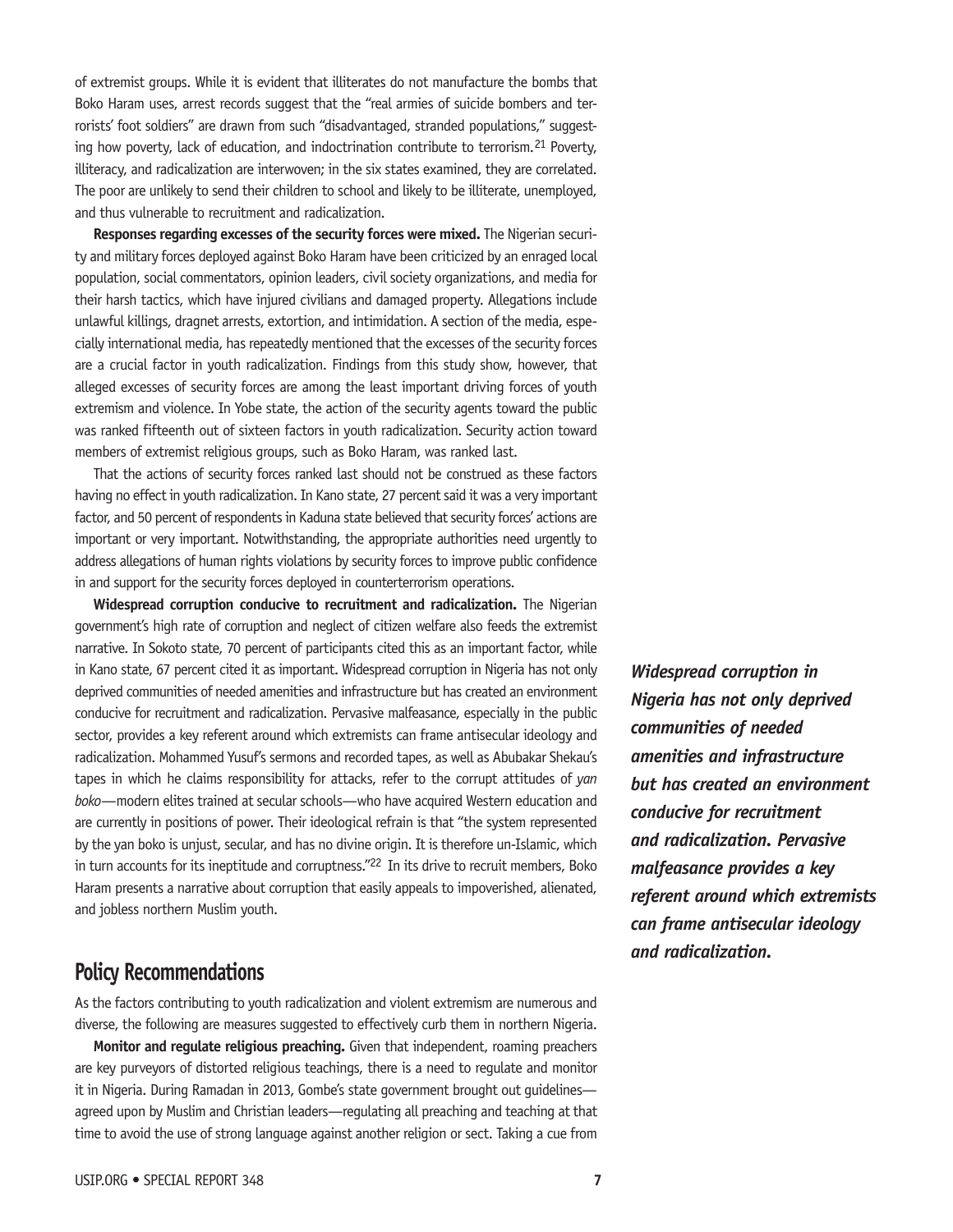this experience, Nigeria's government could create a Religious Affairs Regulatory and Monitory Commission (RARMC), including representatives of the major religions, state security service, credible civil society organizations with track records on promoting public safety, and the media. The RARMC could be established through a robust national consultation involving relevant stakeholders to agree on its mandate, power, composition, and functions. The commission would be responsible for monitoring and regulating the mode and content of preaching to prevent religious ideologues from misleading young people with false or distorted preaching.

**Create job opportunities for Nigerian youth.** The Nigerian government must embark on effective poverty alleviation and human capital development programs for youth who are most vulnerable to recruitment and radicalization. At local, state, and federal levels, the government should establish demonstration farms or workshops to give youth vocational skills or knowledge that allow them to be self-employed in gainful enterprises. The government also should establish business development service centers in each of Nigeria's 776 local government areas, adequately funded and staffed with skilled personnel to offer business development and career advice to jobless youth, facilitate young entrepreneurs' access to credit or start-up funds, provide coaching services, and distribute market information data to inform youths' decisions about career paths. A special youth empowerment fund or financial facility needs to be created; such a facility should be robustly structured to enhance transparency and accountability in its management to avoid unnecessary bottlenecks and patronage considerations that prevent youth who genuinely need such interventions from accessing them.

**Design and deliver a robust program for destitute children.** The Nigerian government should appropriately fund the National Council for the Welfare of the Destitute (NCWD) to enable the agency to formulate and implement robust rehabilitation programs for destitute children in Nigeria. Government at all levels, especially working through the NCWD, should partner with credible civil society organizations to design and implement effective reorientation programs for destitute children to provide them with the support and training they need to function effectively in society. Philanthropic individuals, civil society groups, religious bodies, and government can put to use the skills of university graduates who studied social work and social psychology. Such rehabilitation and reintegration interventions could be expedient, given the finding that children who were not brought up by their parents are more disposed to use violence in propagating their religious views; given their socioeconomic situations, such children are extremely vulnerable to religious extremism and financial influences.

**Enhance provision of education and literacy programs.** High levels of illiteracy in Nigeria contribute to young people becoming more easily susceptible to manipulation and recruitment into extremist groups. Although the right to education is one of the basic rights of every Nigerian, access to this right is hardly attained. The issue of free and compulsory primary and secondary education in Nigeria should transcend mere statement to practical delivery of this basic entitlement to Nigeria's children. The recent federal government program aimed at remodelling the (Quranic) Almajiri educational system is a step in the right direction but needs further overhauling of the curriculum. To reinforce the recommendations above, it must inculcate the training, skills, and scientific knowledge to make children competitive in the modern economy. Local and state governments need to deliver quality and accessible education to more children in northern Nigeria through enhanced allocation to, and judicious use of funds in, the educational sector.

**Promote peace education.** The Nigerian government, religious institutions, the private sector, and civil society groups should invest more resources in promoting peace education,

*Government at all levels should partner with credible civil society organizations to design and implement effective reorientation programs for destitute children to provide them with the support and training they need to function effectively in society.*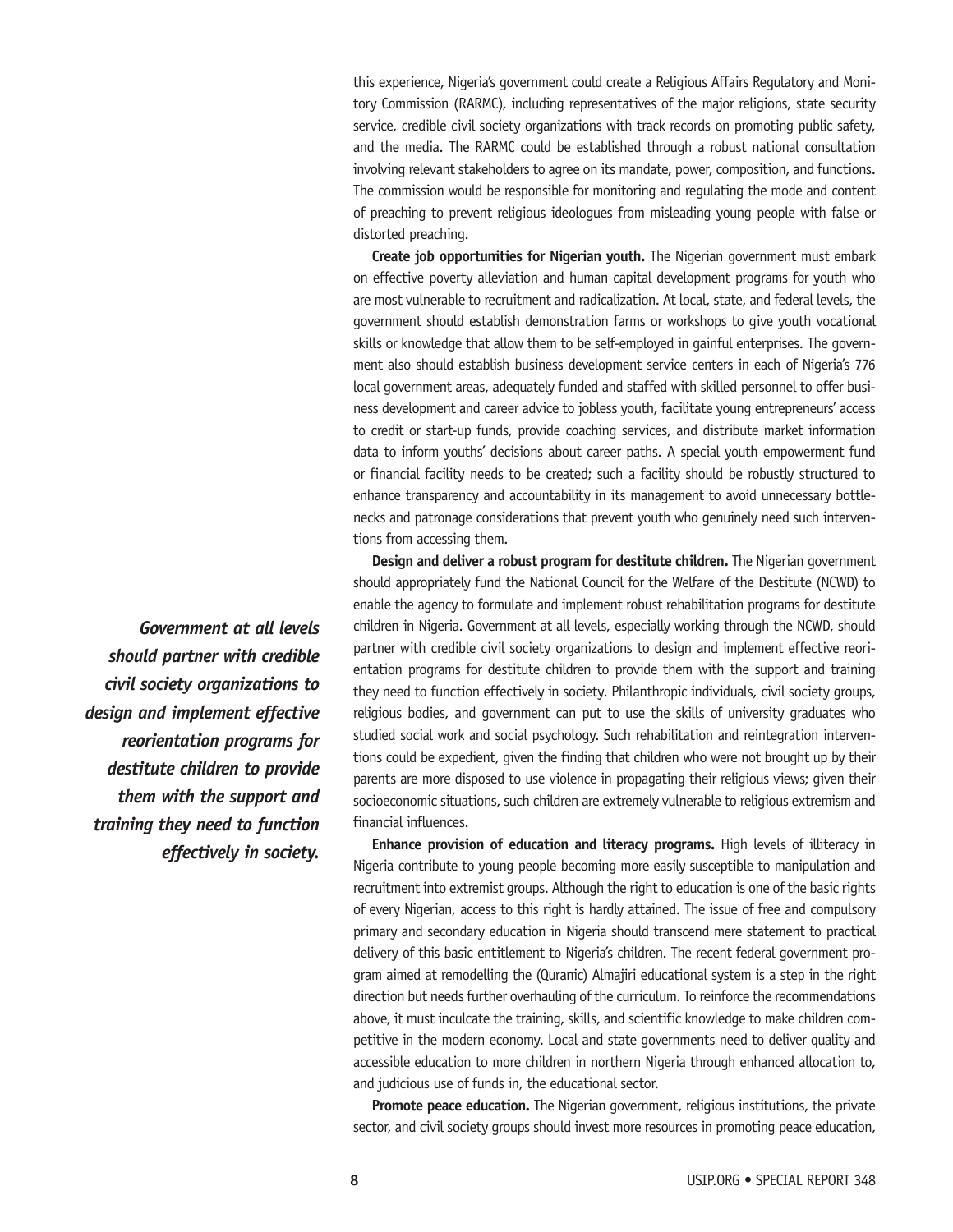including reorientation programs that inculcate the value of peaceful coexistence. Peace education will help youth better appreciate the value of peace, making it more difficult for extremists to use them to foment trouble. Peace education should be integrated in the educational curriculum of schools, from primary to tertiary education. Youth radicalization and insidious ideologies that underpin violent extremism also can be curbed through enlightenment programs delivered through radio, television, jingles, and group discussions. The Nigerian government, civil society groups, and the private sector could partner with Nigeria's film industry to produce movies and support radio and television programs in the three major languages (Hausa/Fulani, Igbo, and Yoruba) designed to specifically counter narratives and messages promoting youth radicalization.

**Improve anticorruption campaign.** Growing animosity toward the government and particularly corruption, especially among young people, makes youth more vulnerable to recruitment. The Nigerian government needs to urgently reinvigorate the fight against corruption by repositioning institutions such as the Economic and Financial Crimes Commission and the Independent Corrupt Practices and Other Related Offences Commission. This could help neutralize and deconstruct Boko Haram's violent ideology by denying its ideologues a rallying point for radicalizing frustrated individuals. Money recovered from corrupt officials also would add to funds available for rehabilitating willing Boko Haram adherents, as well as providing basic amenities and infrastructure sorely need in northern Nigeria. Convicting corrupt officials will also have deterrent effects.

# **Conclusion**

Boko Haram's activities in the past five years demonstrate the urgent need to address youth radicalization and religious extremism in northern Nigeria, as they have resulted in the destruction of private and public property, grievous bodily injury and death, and the displacement of thousands of people. Ignorance of true religious teachings is the most important condition for youth to acquire radical views of religion, often propagated by roaming, independent preachers. Poverty and unemployment, poor parental upbringing, and neglect of children also underpin young people's vulnerability to falling prey to violent extremism. Boko Haram has leveraged this vulnerability to deepen their process of recruitment and radicalization, especially in northern Nigeria. Thus, any attempt to effectively weaken the insurgency in northern Nigeria must consider these factors. Addressing the conditions that make it possible for insurgents to recruit from the pool of young men in Nigeria can significantly diminish the strength of the insurgency, if not eliminate it altogether.

*Peace education will help youth better appreciate the value of peace, making it more difficult for extremists to use them to foment trouble. Peace education should be integrated in the educational curriculum of schools.*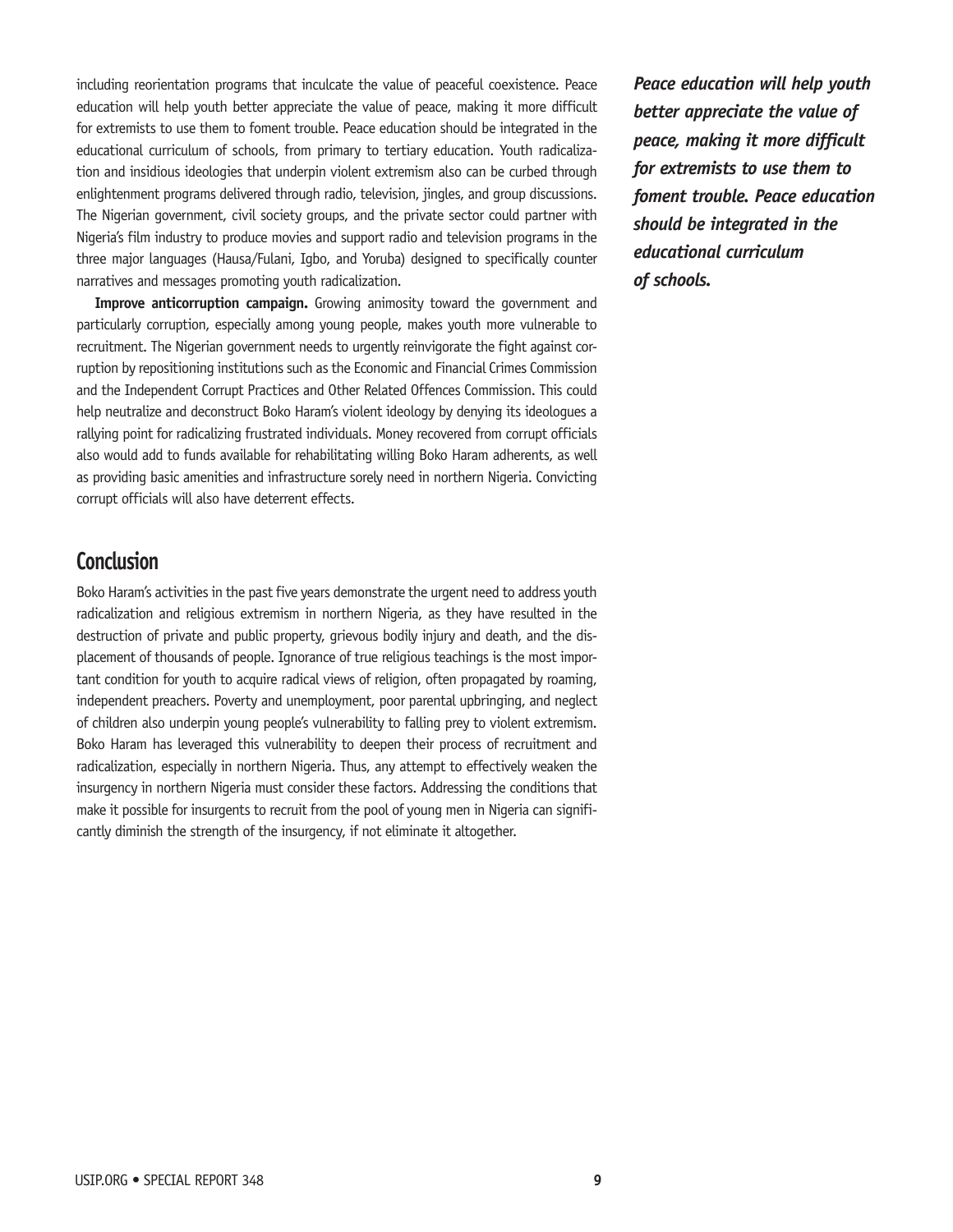## **Notes**

- 1. Andrew Walker, "What Is Boko Haram?" Special Report no. 308, United State Institute of Peace, Washington, DC (June 2012), 2.
- 2. Freedom C. Onuoha, "Boko Haram's Tactical Evolution," *African Defence Forum* 4, no. 4 (2012).
- 3. [Isiaka Wakili and Terkula Igidi, "Boko Haram Has Killed over 12,000 Nigerians—Jonathan,"](http://sundaytrust.com.ng/index.php/news/16983-boko-haram-has-killed-over-12-000-nigerians-jonathan,) *Sunday Trust*, May 18, 2014, available at http://sundaytrust.com.ng/index.php/news/16983-boko-haram-has-killed-over-12-000 nigerians-jonathan, accessed May 26, 2014.
- 4. B.N. Salami, "Suicide Bombing and National Security: Implications for the Armed Forces of Nigeria," Research Project submitted to the National Defence College, Abuja, Nigeria, July 2013.
- 5. The mapping study on the drivers of youth radicalization focusing on two towns each in Borno, Gombe, Kaduna, Kano, Sokoto, and Yobe states was undertaken by the CLEEN Foundation, Nigeria, in 2013 with funding from the United States Institute of Peace.
- 6. Alex P. Schmid, "Radicalisation, De-Radicalisation, and Counter-Radicalisation," research paper, International [Centre for Counter-Terrorism, The Hague, March 2013, available at www.icct.nl/download/file/ICCT-Schmid-](http://www.icct.nl/download/file/ICCT-Schmid-Radicalisation-De-Radicalisation-Counter-Radicalisation-March-2013.pdf)Radicalisation-De-Radicalisation-Counter-Radicalisation-March-2013.pdf, accessed May 18, 2014, 1.
- 7. See Omar Ashour, *Votes and Violence: Islamists and the Processes of Transformation* (London: The International Centre for the Study of Radicalisation, 2009) 4, and Michael O. Sodipo, "Mitigating Radicalism in Northern Nigeria," Africa Security Brief no. 26 (August 2013), 4.
- 8. See, e.g., Ryan Evans and Peter Neumann, *Islamist Militant Radicalization in Europe: A Critical Assessment of Literature* (London: International Centre for the Study of Radicalization, 2009); Aiden Kirby, "The London Bombers as 'Self-Starters': A Case Study in Indigenous Radicalization and the Emergence of Autonomous Cliques," *Studies in Conflict & Terrorism* 30, no. 5. (2007), 415–428; Mario Ferrero, "Radicalization as a Reaction to Failure: An Economic Model of Islamic Extremism," *Public Choice* 122, no. 1-2 (2005), 199–220; and Jessica Stern, *Terror in the Name of God: Why Religious Militants Kill* (New York: HarperCollins, 2003).
- 9. Alejandro J. Beutel, "Radicalization and Homegrown Terrorism in Western Muslim Communities: Lessons Learned for America," Minaret of Freedom Institute, August 30, 2007.
- 10. See Julian Taiwo and Michael Olugbode, "Boko Haram Leader Killed," *Thisday*, July 31, 2009.
- 11. Tajudeen Suleiman, "Terrorism Unsettles the North," *Tell*, February 26, 2007, 25.
- 12. Muhammed K. Isa, "Militant Islamist Groups in Northern Nigeria," in Wafula Okumu and Augustine Ikelegbe, eds., *Militias, Rebels and Islamist Militants: Human Security and State Crises in Africa* (Pretoria: Institute for Security Studies, 2010), 333.
- 13. Operation Flush was a Borno state-owned security outfit established to combat armed banditry in the state.
- 14. Walker, "What Is Boko Haram?"
- 15. Salami, "Suicide Bombing and National Security."
- 16. Kingsley Omonobi and Ndahi Marama, "15 Civilians Killed in Borno 'Suicide Attack,'" *Vanguard*, April 1, 2014, available at www.vanguardngr.com/2014/04/15-civilians-killed-borno-suicide-attack/, accessed May 18, 2014.
- 17. "Tackling Poverty in Nigeria," *Vanguard,* [November 27, 2013, available at www.vanguardngr.com/2013/11/](www.vanguardngr.com/2013/11/tackling-poverty-nigeria/) tackling-poverty-nigeria/ (accessed May 26, 2014).
- 18. Kayode Komolafe, "Boko Haram: A Crisis in Search of Strategy," *Thisday*, January 25, 2012, 56.
- 19. Author has watched videos recovered from Boko Haram camps showing school-age children running errands or engaging in shooting practice. They will likely become future fighters and commanders of the group.
- 20. John Alechenu, "Boko Haram Paid Us N5, 000 Each to Burn Schools—Kid Suspects," *Punch*, June 1, 2013.
- 21. [Law Mefor, "Nyanya Tragedy and Surviving Asymmetry Terrorist War \(1\),"](http://www.punchng.com/opinion/nyanya-tragedy-and-surviving-asymmetry-terrorist-war-1/) *Punch*, April 16, 2014, www.punchng. com/opinion/nyanya-tragedy-and-surviving-asymmetry-terrorist-war-1/.
- 22. Isa, "Militant Islamist Groups."